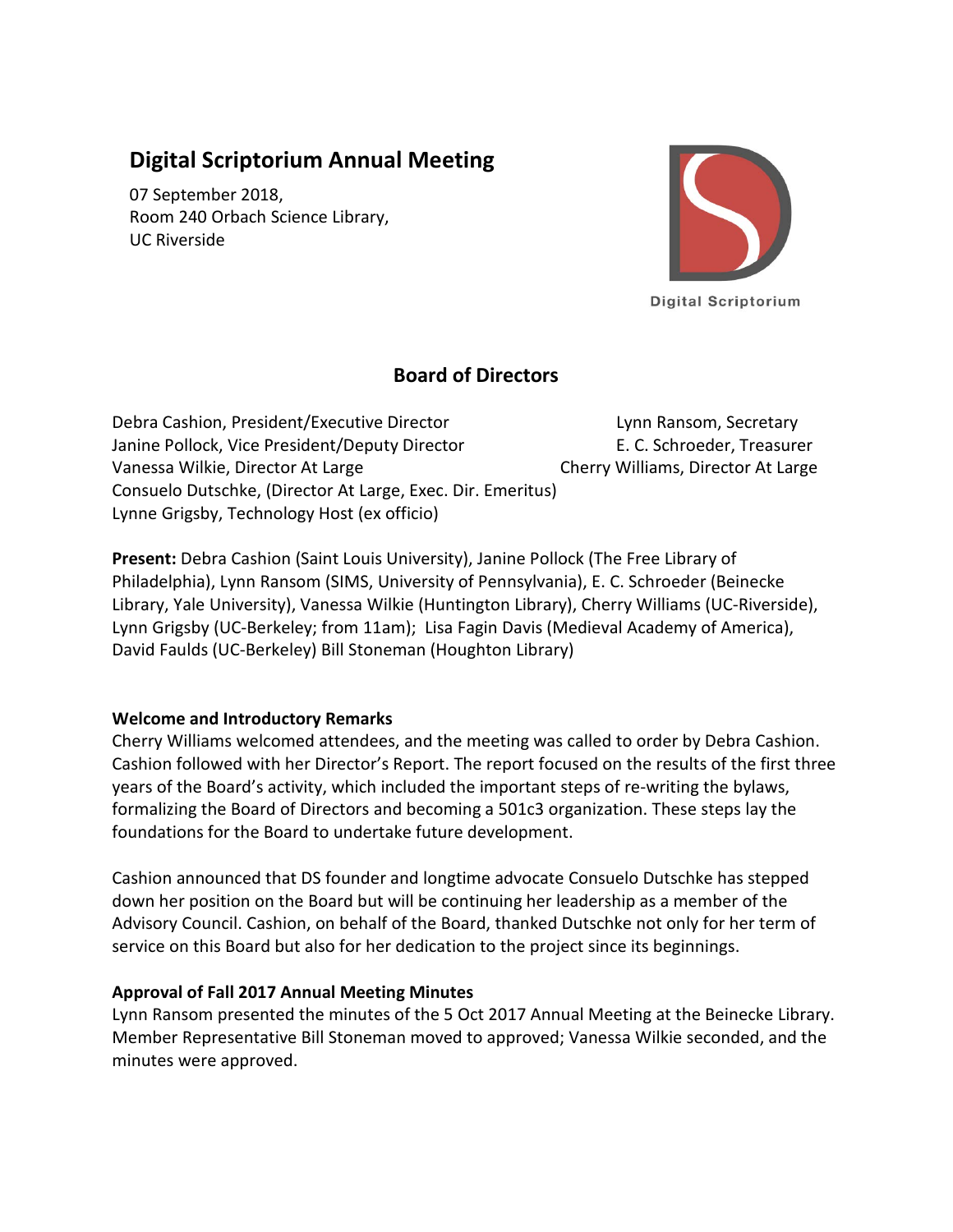#### **Board Elections Report**

The Elections Committee (Janine Pollock and Lynn Ransom) reported on the election to fill the open seat on the board and to reinstate current board members. A call for nominations for the open seat was sent in June, to which David Faulds of UC Berkeley responded.

Pollock moved to vote to reinstate the existing committee members, Ransom approved, and reinstatement was unanimously approved.

Pollock then moved to elect David Faulds to the Board as a Director-at-Large, Williams seconded, and Faulds was unanimously voted in. Congratulations and thanks to David for his service. The Board is looking forward to working with him!

#### **Treasurer's Report**

E. C. Schroeder gave the Treasurer's report. The current 2017 tally of membership fees is \$23,250. Yale, the Free Library of Philadelphia, Smith and Tufts still owe dues. Once these are paid the final tally will be \$26,000. Schroeder noted that the Ransom Center could no longer justify the expense and has withdrawn, along with Notre Dame in the previous year. The status of NYU is also unclear.

Schroeder also noted that DS has yet to reach the \$30,000 annual payment promised to Berkeley. Full payment should become a goal as well as establishing an additional operating budget.

Discussion moved to the topics of drawing in new members to increase revenues. Member and AC Representative Bill Stoneman noted that people coming to meetings results often in new members. Cashion noted that DS is hoping to meet in Chicago in the fall of 2019 for this very reason. Williams also offered to make contact with UCLA to determine if they are ready to join.

Debra Cashion raised the need to establish an operating budget for DS management. An operating budget is necessary to cover expenses for publicity and office expenses such as supplies and postage. She noted that the current flyer was paid for out of pocket, but this practice is not sustainable. A goal would be to maintain a small operating budget funded by donations from Board members, Advisory Council members, and members. She will set up a mechanism to contribute.

Following this discussion, Williams moved to accept the Treasurer's Report; Stoneman seconded, and it was unanimously accepted.

#### **Advisory Council Report**

Bill Stoneman delivered the Advisory Council Report, which focused on two items: 1) membership, and 2) the status of Census of Greek Manuscripts and the Petrarch databases. For membership, Elizabeth Teviotdale (chair) asked members to commit. All but Richard Ovenden (Oxford University) and Paolo Manoni (Vatican) have recommitted. The current Council then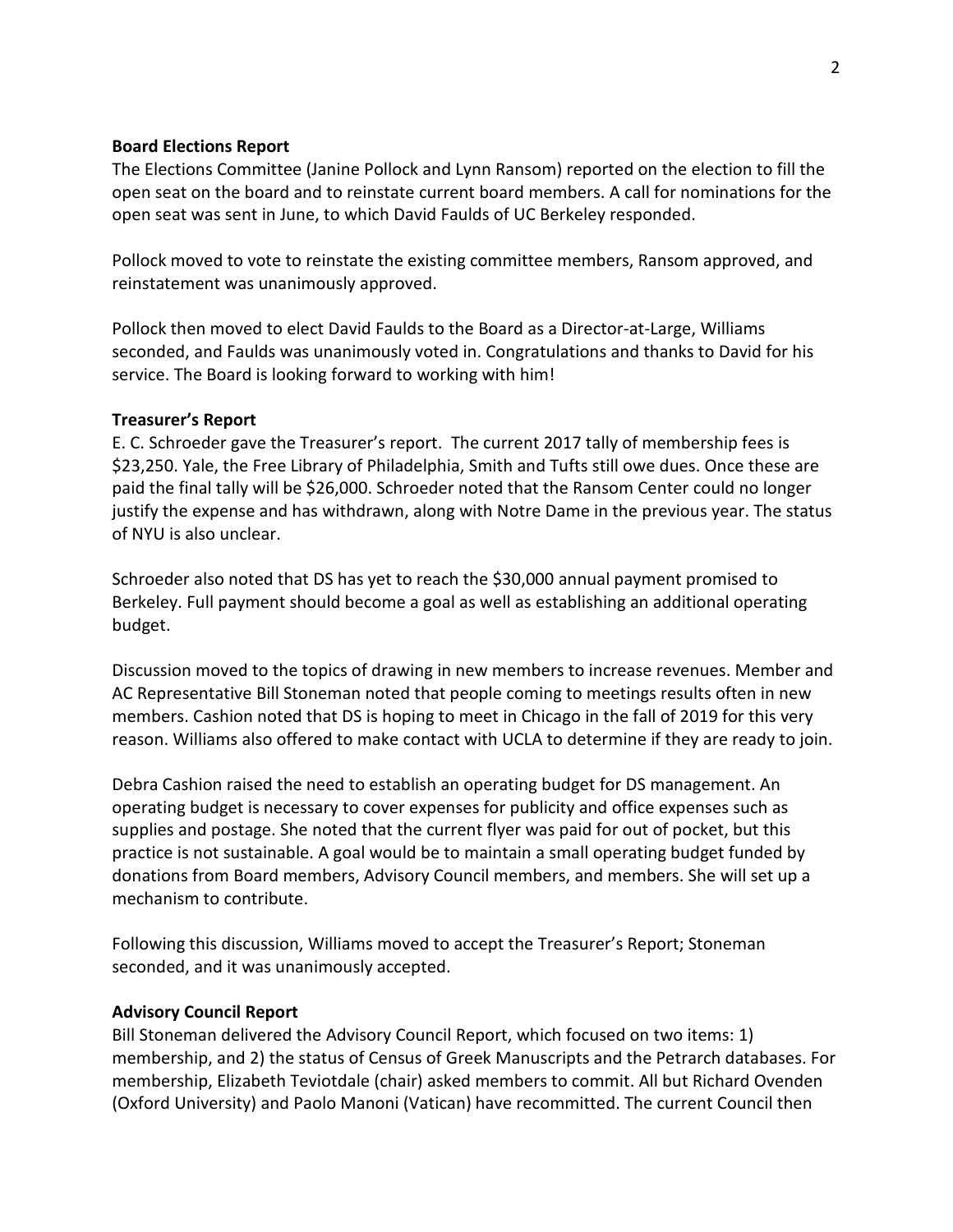comprises 10 individuals: Ray Clemens, Lisa Fagin Davis (in attendance), Consuelo Dutschke, David Ganz, Peter Kidd, James Marrow, Nigel Palmer, Barbara Shailor, William Stoneman (in attendance), and Elizabeth Teviotdale, Chair. Member of the AC are also listed on the Governance page of the DS website:<http://www.digital-scriptorium.org/about/governance/>.

In regard to the Board's decision to remove the Census and Petrarch databases from the website and to archive them online, Stoneman noted that there was some disagreement from Council members but that it was decided to support the Board's decision. Stoneman also noted that the Advisory Council wanted to play a larger role and that the Board should invite AC members to the February planning meeting at the Beinecke (dates TBD). Cashion assured that this was already the plan but also raised the question of term limits for the AC, similar to the Board. The group considered this a possibility to be looked into at a later date. Schroeder moved to accept the report, Wilkie seconded, and the report was unanimously accepted.

#### **Membership Report**

Vanessa Wilkie delivered the membership report. She noted that current membership is down at 36 members. University of Oregon has joined, and OSU and Northwestern remain potential members. She also noted that two members have left: Notre Dame University and the Ransom Center.

Following these institutions respective departures, Wilkie contacted them for feedback and reasons why each quit. The Ransom Center says major cuts to state funding have taken place, and it could no longer justify the cost of membership. Notre Dame's report was lengthy and full of useful information, but in short, they felt that while DS was moving in the right direction, there were too many flaws in the technology and it was not worth the cost. Wilkie noted that these reports were an opportunity to think about what DS does offer and how we might improve.

Discussion then centered on how to encourage new memberships but manage some of the challenges. Some noted that there is a need to balance the value of metadata with the cataloging limitations of collections. Lisa Fagin Davis reported that representatives at Tufts wanted to include data but were struggling to convince the librarian to pay the costs. She's working on helping them make that justification. Schroeder noted one report's issue with data quality, but countered that data quality is not DS's problem but the institutions. Meeting in Chicago for the 2019 Annual Meeting was again presented as a good opportunity to attract more mid-western institutions. Finally, Davis and Pollock discussed the need to engage public libraries with manuscript collections. Pollock moved to accept the Membership report, Stoneman seconded, and the report was accepted unanimously.

#### **User Survey Report**

Janine Pollock reviewed the results of the survey conducted from fall 2018 to summer 2018. There were 65 responses; all reflecting end user usage as opposed to back end users, or those who are entering data. Group discussion that followed circled around issues about how institutions make images and documentation choices, including those that may leave the